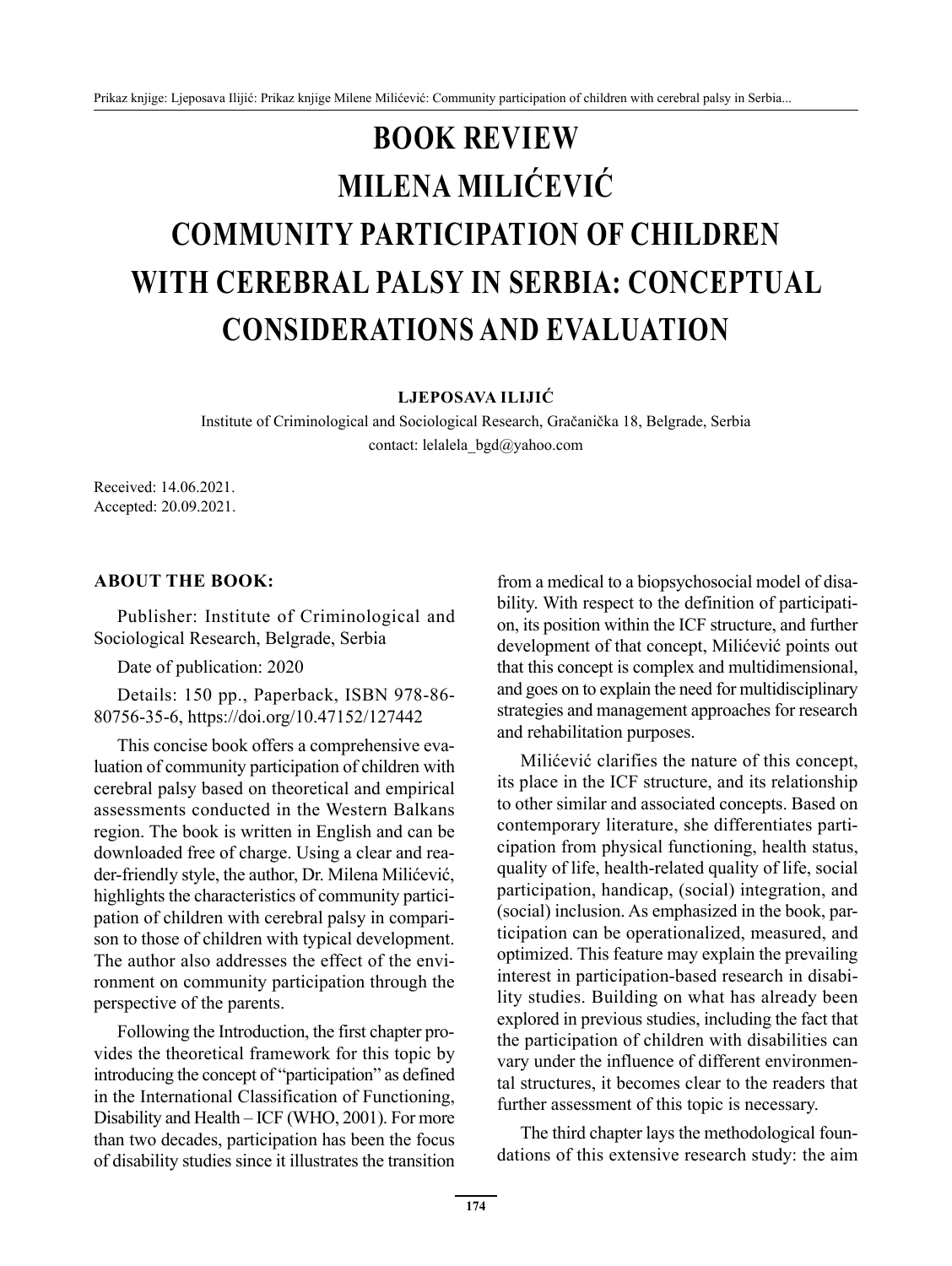was to examine the characteristics of community participation of children with cerebral palsy in comparison to their peers with typical development, as well as to understand the effect of environment on community participation via the perspective of parents. Readers can obtain detailed information about study design and procedure, research instruments, operationalization of variables, as well as statistical methods and techniques. The sample is described in the last section of the third chapter. The complexities of this research have been addressed by breaking it down into the following research questions: 1) how similar or different is the community participation of children with cerebral palsy and those with typical development; 2) what are the different environmental factors that support or hinder the involvement of children from these two groups in community-based activities; and 3) what is the relationship between functional limitations of children with cerebral palsy and environmental factors that affect the characteristics of community participation.

The fourth chapter is dedicated to the research results. The results are presented using clear, concise, and simple graphs, allowing readers to easily understand their analysis and interpretation. At times, the writing in this chapter may appear excessively academic and hard to follow for a lay reader. The author seems to have considered this in advance and has provided a solution to overcome these difficulties. For instance, the author has summarized key findings from each section in this chapter using take away notes.

The fifth chapter discusses the findings of the study with respect to each of the key research questions. First, the author explains the general characteristics and patterns of community-based participation of children with cerebral palsy, and compares these characteristics to that of children with typical development. Second, she presents a comparison of participation across both groups of children based on the characteristics of individual community-based activities. After comparatively analysing the levels of parental satisfaction with the child's current participation in community-based activities, the author discusses the environment structures of the community. Another factor that is considered is the difference in the extent of support and barriers to community participation, in particular, differences in the availability and adequacy of resources.

When it comes to the relationship between characteristics of community participation and functional limitations of children with cerebral palsy, gross motor functioning (GMFCS level), fine manual abilities (MACS level) and the level of intellectual functioning were taken into consideration. However, the key messages outlined in this book regarding disability and participation remain the same: children with cerebral palsy face an increased risk of reduced and less diverse participation, as well as lower level of involvement in community-based activities. There are many more barriers and fewer support systems in a community setting for children with cerebral palsy than for those with typical development. This included limitations on the availability and/or adequacy of relevant resources, as well as helpful environments to support the involvement of children in the community-based activities. Additionally, higher levels of functional limitations observed among children with cerebral palsy are associated with lower involvement in community-based activities.

This chapter offers a critical review of the research questions using strong scientific arguments based on relevant literature. All results were analysed from several perspectives and compared to other relevant studies, including previous studies published by Milićević. This book combines theoretical and empirical insights with a variety of other resources to help readers gain a better understanding of the wider context of community participation with respect to children with disabilities regardless of their geographical location. Furthermore, in the section dedicated to limitations and future research directions, the author lists key questions or research topics that must be addressed in the future. This scientific monograph directly contributes to disability studies as a scientific discipline. In the section dedicated to practical implications, Milićević acknowledges that all characteristics of participation are equally important when creating a participation profile for a child with cerebral palsy. At the same time, she emphasises that professionals should take a more active role in arranging, accommodating, and/or modifying the logistics